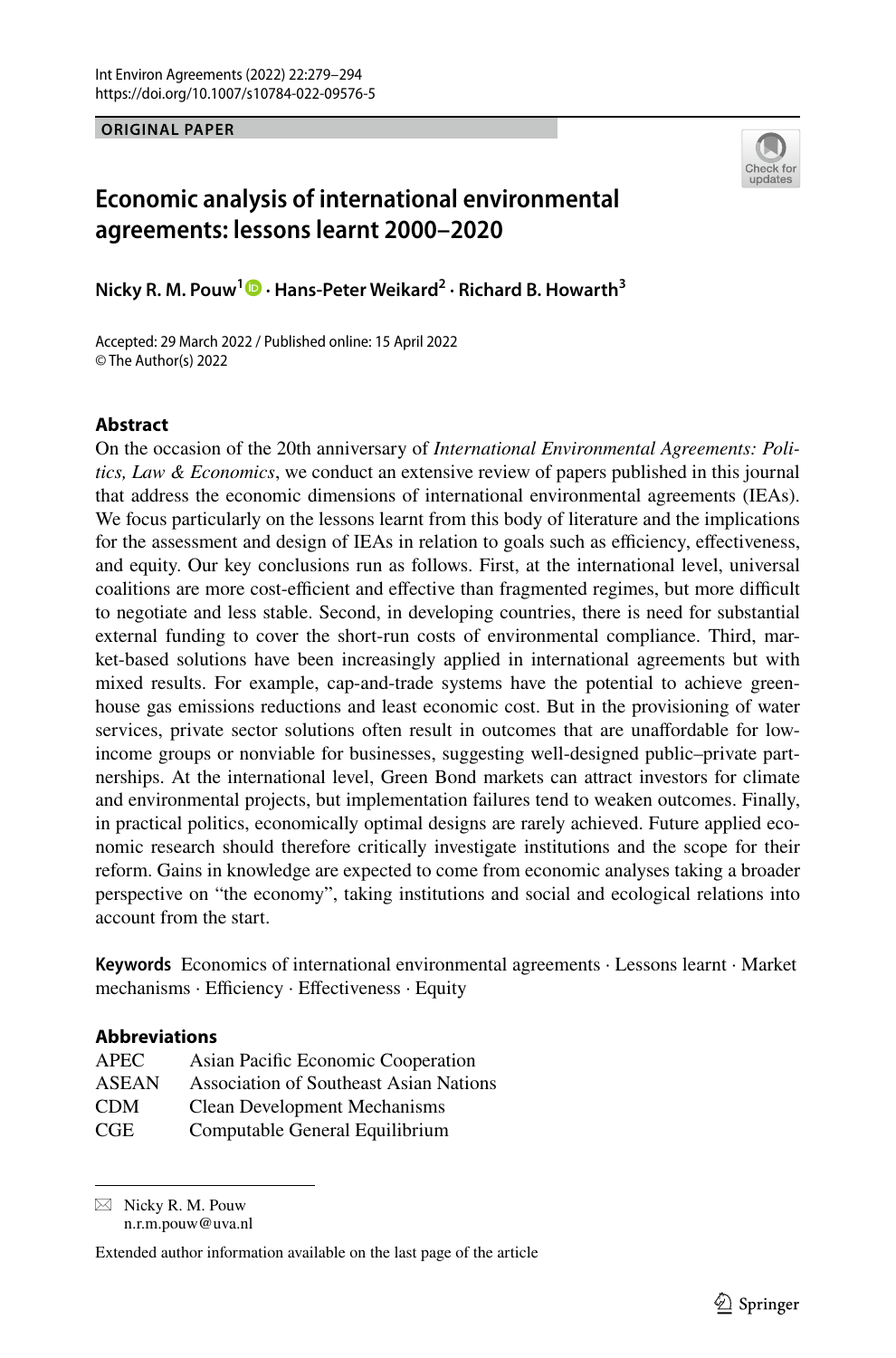| <b>CLRTAP</b> | Convention on Long-Range Transboundary Air Pollution        |
|---------------|-------------------------------------------------------------|
| <b>EMEP</b>   | European Monitoring and Evaluation Programme                |
| <b>EU ETS</b> | European Union Emission Trading Scheme                      |
| <b>IEA</b>    | <b>International Environmental Agreements</b>               |
| <b>GDP</b>    | <b>Gross Domestic Product</b>                               |
| <b>GEF</b>    | Global Environmental Facility                               |
| <b>ODS</b>    | <b>Ozone Depleting Substances</b>                           |
| <b>PPP</b>    | Public-Private Partnership                                  |
| <b>REDD</b>   | Reduced Emissions from Deforestation and Forest Degradation |
| <b>UNEC</b>   | United Nations Economic Commission for Europe               |
| <b>UNEP</b>   | United Nations Environmental Programme                      |
| <b>UNFCC</b>  | United Nations Framework Convention on Climate Change       |
| <b>WFD</b>    | Water Framework Directory                                   |
| <b>WTO</b>    | World Trade Organization                                    |
|               |                                                             |

## **1 Introduction**

The past 20 years of INEA (2000–2020) provide a rich literature on the economic aspects of international environmental agreements (IEAs). An economic perspective on IEAs is important to better understand strategies and policies, power relations, knowledge, norms and institutions, and their change over time. Economists have investigated IEAs through diferent methodologies, including general equilibrium modelling, game-theoretic approaches, social situations theory and behavioural economics, and through more descriptive empirical economic analyses at diferent levels. The topics addressed typically encompass incentives, welfare analysis, transfers and treaty design, transaction costs, fnance, taxation, conficts of interests, strategic dilemmas and institutional change related to climate change, resource use, and biodiversity conservation. Here, we focus on the questions: *What lessons can be learnt regarding the economic aspects of international environmental agreements, in particular* how such agreements impact the efficiency, effectiveness, and equity of international environ*mental policy-making? What are the implications for transforming international and global environmental governance?* To answer these questions, this article reviews some 50 articles that have been published in INEA with keywords like market mechanisms, incentives, institutions, justice, agency, climate change, biodiversity, and water. The next section provides the background. Section [3](#page-2-0) reviews the lessons learnt regarding international fnance for sustainable development. Section [4](#page-4-0) discusses lessons learnt on international climate policy design, distinguishing between universal and fragmented policy regimes. Section [5](#page-6-0) reviews empirical analyses of actual cases of IEAs, their policies and instruments, to discern what their output, outcomes, and impact have been in terms of efficiency, effectiveness, and equity. Section [6](#page-8-0) reviews articles that address questions of economic methodology and assess economic modelling approaches. Finally, Sect. [7](#page-10-0) concludes.

# **2 Background**

In the early economic literature on IEAs, game-theoretic approaches dominated the feld (e.g. see DeCanio, [2003;](#page-12-0) Hovi & Areklett, [2004;](#page-13-0) Christiansen, [2004;](#page-12-1) Froyn & Aaheim, [2004\)](#page-13-1). These approaches adopt the rational agent assumption. In practice, this means that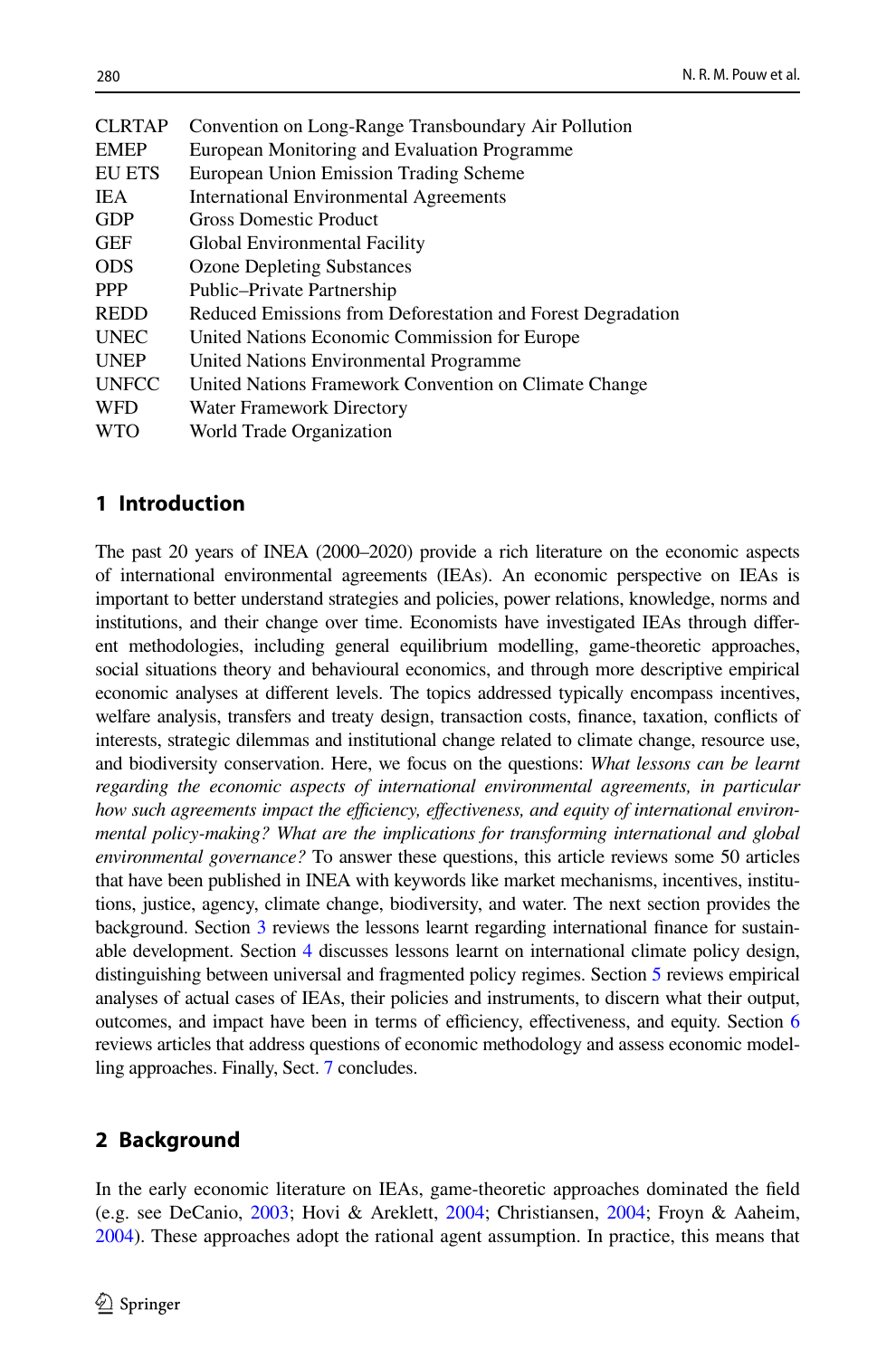the decision-makers conduct a cost-beneft analysis for making the best (utility-maximizing) decision when, in our case, deciding about IEA membership or design elements of the agreement. With the help of game-theoretic models, the actions of agents involved can be modelled and the costs and benefts of outcomes can be predicted and compared. This provides the basis for assessing the incentives to negotiate an IEA and the impacts of its formation. The scope of this type of cost-beneft analysis varies across research in terms of the scope of welfare outcomes considered. Game-theoretic modelling of IEAs presumes that international agreements are best understood from the perspective that policymakers are primarily concerned with the welfare implications of cooperation. On the one hand, welfare analysis supported by cost-beneft analysis can contribute to the achievement of economic efficiency over intergenerational time-scales. On the other hand, decision-makers may face pressure to emphasize immediate considerations due to political cycles and rentseeking by powerful actors. Although distortionary, these political economy considerations can drive outcomes related to the short-run costs and benefts of participation in a treaty, who gets to pay what and when, to whom accrue the benefts, and the structuring of fnancial arrangements.

Over the course of the past 20 years, however, we observe more encompassing economic approaches being deployed to the analysis of IEAs that pay greater attention to the role of (state and non-state) institutions and a broader range of welfare outcomes (Buchner & Carraro, [2006](#page-12-2); Lejano, [2006;](#page-13-2) Eyckmans & Finus, [2006;](#page-13-3) Carbonell, [2016;](#page-12-3) Sælen, [2016;](#page-14-0) Van de Graaf & Van Asselt, [2017](#page-14-1)), entitlements and risks (Hof et al., [2016;](#page-13-4) Liu & Faure, [2018;](#page-14-2) Jiménez-Madrid et al., [2018](#page-13-5); Reynolds, [2019\)](#page-14-3), and issues of long-term sustainability (Chou & Sylla, [2008](#page-12-4); Hof et al., [2008](#page-13-6); Aglietta et al., [2015](#page-12-5); Gellers, [2016](#page-13-7); Hamdi-Cherif & Weisman, [2016\)](#page-13-8). Institutional utilities and actors are heterogenous (Finus, [2008;](#page-13-9) Hagen, et al., [2020](#page-13-10)), whereby some aim for longer-term welfare benefits and others are geared towards short-term political gain. Within the feld of international relations, from a political science perspective, Young [\(2013](#page-15-0), p. 87) stated that "The basic message is that institutions are important determinants of human–environment relations but that they typically operate in conjunction with a variety of other drivers in a pattern best described as complex causation". Since the contributions from a political science approach to IEA's are reviewed by Kalfagianni and Young (this issue), we refrain from a comparison with economic approaches here. Instead, we observe that economic studies on IEAs, have increasingly recognized the role of international institutions frst, and national and sub-national institutions later.

#### <span id="page-2-0"></span>**3 International fnance for sustainable development**

Ever since the Brundtland report (World Commission on Environment & Development, [1987\)](#page-15-1) sustainability has remained high on the agenda. Although in many cases the sustainability of resource use and socio-ecological systems are of local concern, more often the sustainability debate has considered international and indeed global issues. The stability of the earth's climatic system is probably the single most important concern—to which we turn in the next section—but many other issues such as exploitation of marine and forest resources, biodiversity, freshwater supplies, and chemical pollution also pose important challenges to international policymakers. For the larger part of the global population, environmental concerns are coupled with development goals which, in turn, are coupled with technical and fnancial support for developing countries. Using a micro-economic model,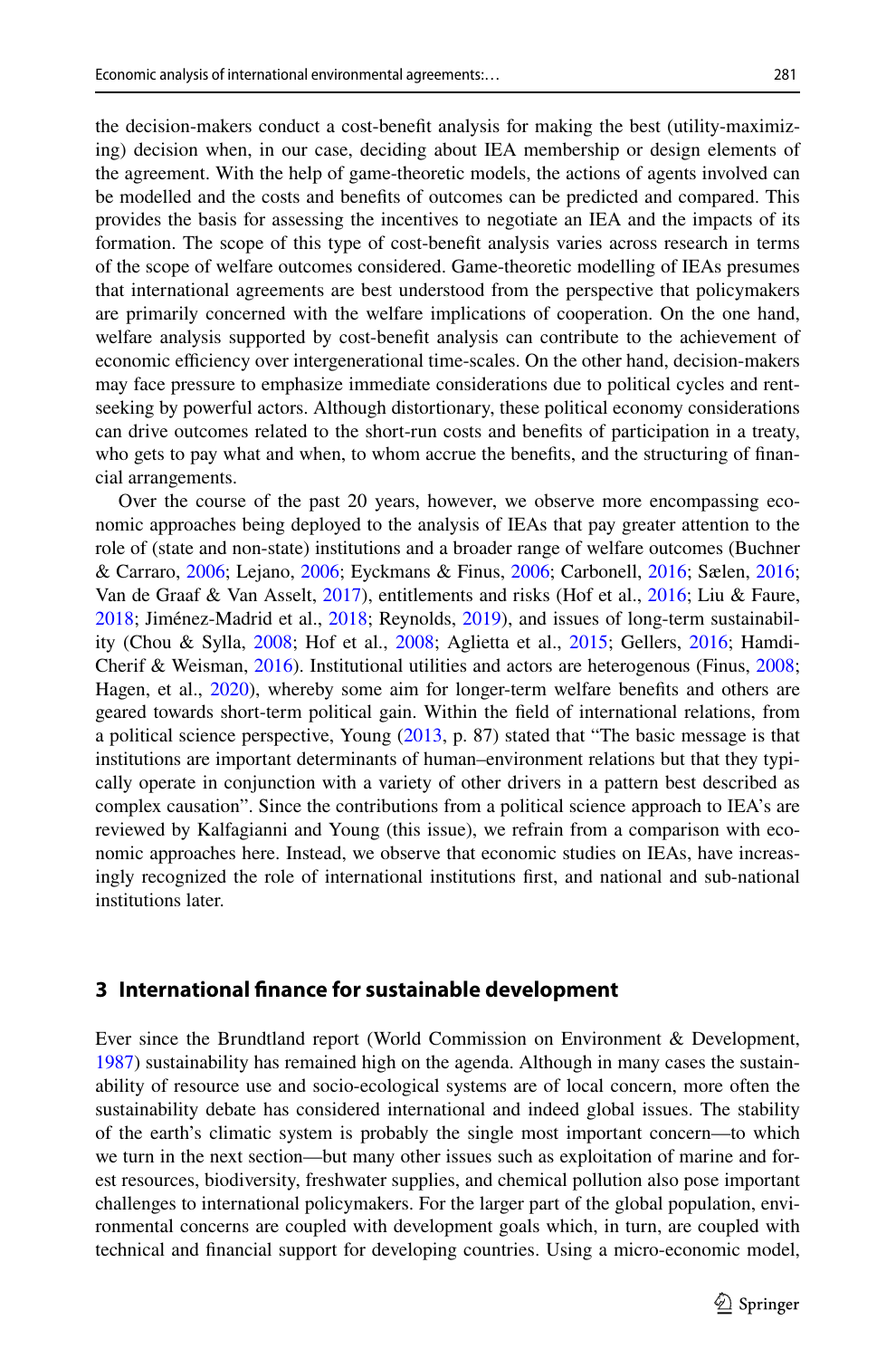Rübbelke [\(2005](#page-14-4)) shows that foreign aid can improve the provisioning of global public goods if there are diferences in the cost of provision. This result is interesting for at least two reasons. First, Warr [\(1983](#page-15-2)) had shown that income transfers between agents in a public goods game do not afect the provision level of the public good. Rübbelke ([2005\)](#page-14-4), on the other hand, shows that Warr's neutrality result does not generalize to settings with asymmetric agents. Income transfers to low-cost countries will not be neutral but will instead increase public goods provision. Second, it is remarkable that an unconditional income transfer can have such efects, while in the discussion of policy instruments for public goods provision transfers are usually conditioned on improved provision levels. The prime example here is the Clean Development Mechanism (CDM) in climate fnance; see Paulsson [\(2009](#page-14-5)) for an overview. Developing countries have a cost advantage in carbon emission reduction. Hence, there are efficiency gains if these countries are offering emission reductions paid for by developed countries. Rübbelke ([2005\)](#page-14-4) shows that an alternative mechanism through unconditional aid can work to the same efect.

International aid, conditional or unconditional, has many facets and is often channelled through international institutions such as the World Bank, other development banks, the Global Environmental Facility  $(GEF)^{1}$  or, related to climate finance particularly, payments for Reduced Emissions from Deforestation and forest Degradation (REDD). The institutional set-up and the efectiveness of such international fnancial transfer mechanisms have been scrutinized by a number of papers. Heggelund et al. [\(2005](#page-13-11)) assess the efectiveness of the GEF for China, one of the greatest benefciaries of GEF projects. Based on expert interviews, they arrive at the conclusion that GEF projects were instrumental in awarenessbuilding and for technology transfers to improve environmental conditions in China. Most projects have been targeting biodiversity or climate issues. Tacconi et al. [\(2008](#page-14-6)) suggest a GEF reform moving beyond project-based fnance. They analyse the Association of Southeast Asian Nations' (ASEAN) response to haze pollution from peatland fres and fnd the Agreement on Transboundary Haze Pollution underfunded. Since peatland fres are not just a source of regional air pollution but also a source of carbon emissions to the atmosphere, a global fund like GEF should support the efforts to control fires. As yet the GEF is not fexible enough to provide such support; see also Matz ([2005\)](#page-14-7) for a discussion of its legal framework.

A more fundamental critique of transnational funding connected to the provision of environmental services is put forward by McAfee ([2016\)](#page-14-8). She considers payments to developing countries meant to incentivize forest carbon storage under the  $REDD + \text{scheme.}^2$ Major problems of the scheme are: (i) potential leakage when forest protection in one location redirects exploitation to another location; (ii) questionable additionality; and (iii) perverse incentives, including situations in which forest owners could threaten to clear cut in order to extract conservation payments. Such challenges for the REDD+scheme (and also other schemes of payments for environmental services) invite empirical assessments of their efectiveness and call for action to further develop REDD+to efectively function as a "Coasean market-based mechanism" (see Loft, [2011\)](#page-14-9). Weber ([2018\)](#page-15-3) examines case studies

<span id="page-3-0"></span><sup>&</sup>lt;sup>1</sup> The Global Environmental Facility (GEF) is a funding mechanism supporting five conventions: Convention on Biological Diversity (CBD), United Nations Framework Convention on Climate Change (UNF-CCC), Stockholm Convention on Persistent Organic Pollutants (POPs), UN Convention to Combat Desertification (UNCCD), and Minamata Convention on Mercury.

<span id="page-3-1"></span><sup>&</sup>lt;sup>2</sup> The "+" sign is meant to indicate a broader perspective beyond deforestation and degradation towards the enhancement of forest carbon stocks.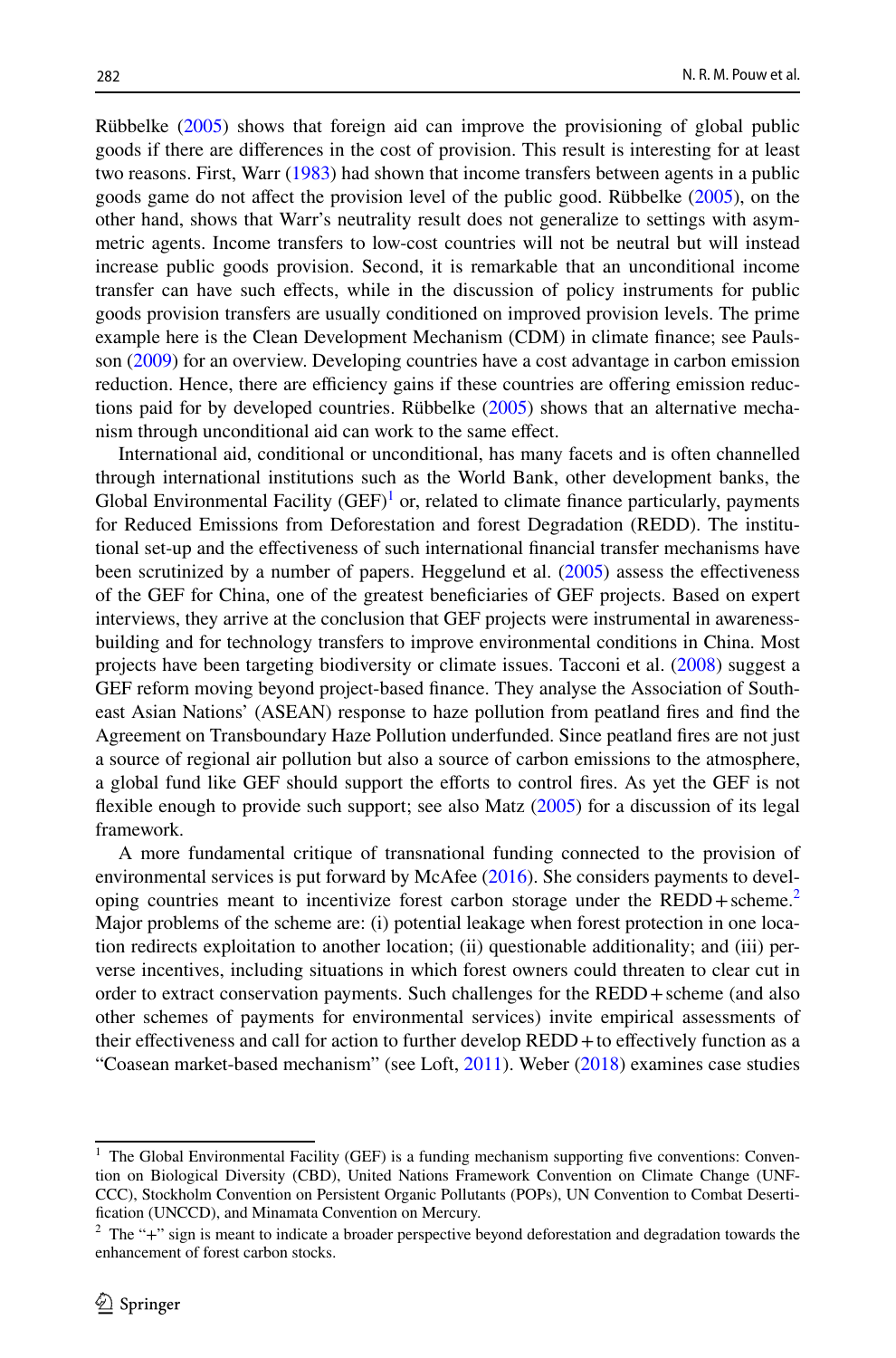of the behaviour of multinational corporations in the forest sector. Of these corporations, many have committed to sustainability goals, to a smaller or larger degree. She fnds that reputation efects are an important driver of behaviour that is in line with conservation goals and safeguarded by the Corporate Social Responsibility (CSR) units of the multinational frms. This conclusion is supported by Basak and Van der Werf [\(2019](#page-12-6)) who fnd that civil society organizations can exert efective pressure to foster the efectiveness of the donor–recipient relation in climate fnance.

Similar observations can be made in the water sector. Tecco ([2008\)](#page-14-10) examines the role of the private sector in the provision of water services in developing countries. Arguably, urgently needed investments in the water sector to provide clean water and sanitation for all can be greatly facilitated by private sector involvement. However, Tecco ([2008\)](#page-14-10) fnds many examples where private provision of water services was introduced, but then suspended. Bringing private water services to the poor will violate at least one of two conditions: afordability for poor households and cost recovery for the frm. For that reason public–private partnerships (PPPs) are a more promising option where revenue gaps can be closed when water prices are to be kept low. At the same time, PPPs cannot serve as a substitute for but rather presuppose good governance as the proper functioning of PPPs hinges on a proper design and administration.

Still, market mechanisms and quasi-markets where the government procures environmental services have become more important in the domain of public and environmental goods, such as biodiversity conservation. Alvarado-Quesada and Weikard ([2017\)](#page-12-7) argue that an international biodiversity market could function as an efficient transfer mechanism between coalition countries with difering biodiversity endowments. This could ensure a more broad-based participation in a conservation agreement and be efective in terms of biodiversity gains (p. 750). Their results are derived from a game-theoretic analysis of international conservation agreements characterized by country-specifc natural upper bounds of conservation, local benefts, and overlaps between countries' conservation plans that lead to a sub-additive global conservation function.

#### <span id="page-4-0"></span>**4 International climate policy regimes**

In the broad literature on climate policy regimes a distinction is made between universal and fragmented regimes (Hof et al., [2008](#page-13-6); Verbruggen, [2011](#page-14-11)). Universal regimes imply a single treaty in which all countries participate, whereas fragmented regimes accommodate multiple treaties or a single treaty with participating and non-participating countries as actors. In the late 2000s, Hof et al. [\(2008](#page-13-6), p. 39) argued that the post-2012 climate policy regime could evolve in either direction. In their extensive review of the economic literature on this topic, they concluded that, in a universal regime, the costs of stabilizing GHG concentrations are lower than in a fragmented regime, where the reductions must be achieved by a smaller number of countries and opportunities to fnd the cheapest mitigation opportunities are more limited. Yet, free-riding is more likely in a universal regime, if global agreements cannot be made binding. Hof et al. [\(2008](#page-13-6)) predicted that a transitional fragmented regime was the most feasible trajectory: "[T]his regime should preferably be larger than the countries with reduction commitments in the Kyoto Protocol. Such a coalition could provide the basis for a larger, universal regime in the long term" (p. 59).

Accordingly, several studies have analysed fragmented regimes which are called "partial coalitions" in a game-theoretic strand of literature. Klis ([2019\)](#page-13-12) considers the stability of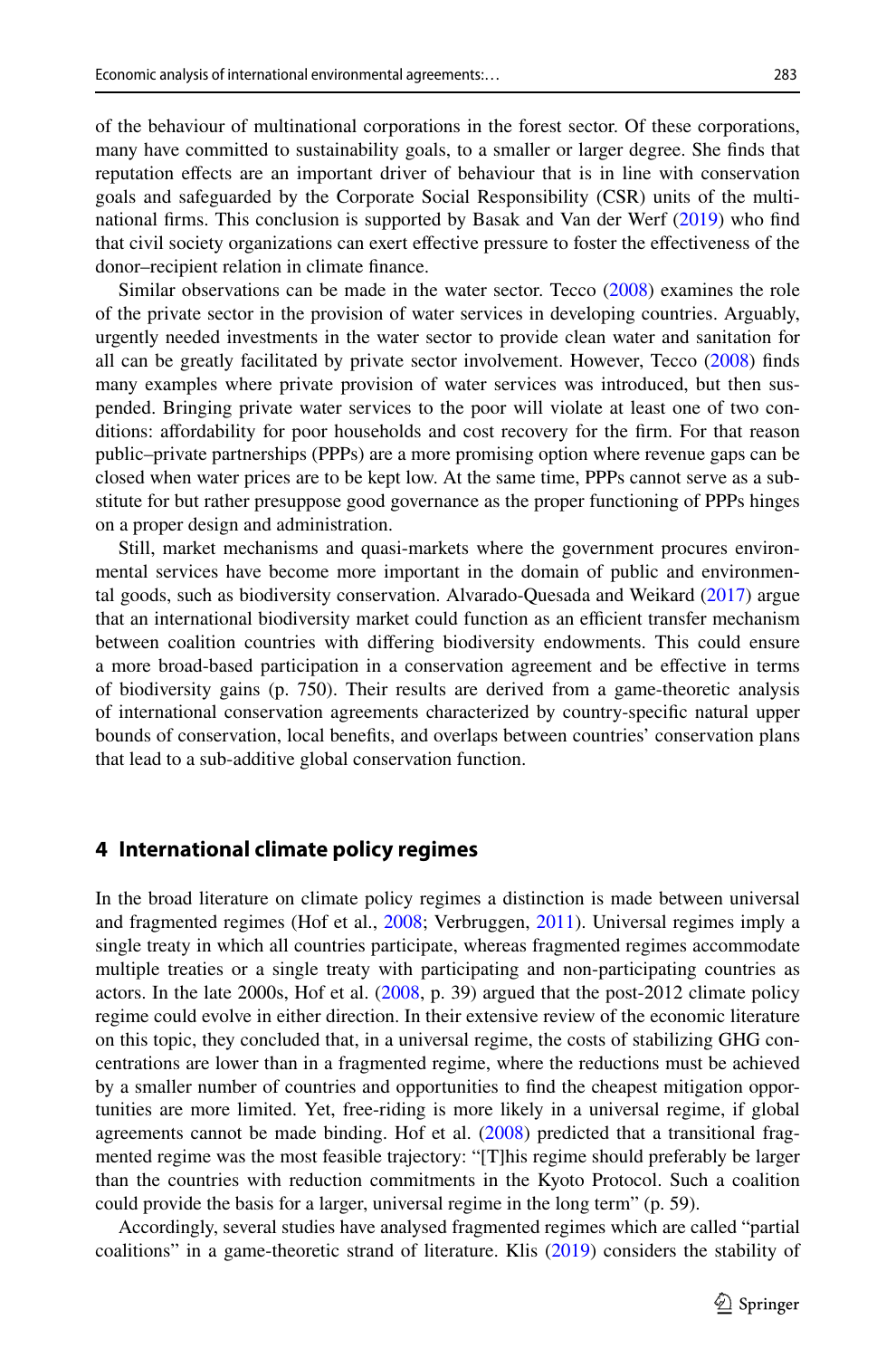fragmented regimes when a proportional treatment of heterogeneous countries is agreed upon. Her results do not support the idea that a universal regime (or grand coalition) could grow out of a fragmented regime (or partial coalition). Nagashima and Dellink [\(2008](#page-14-12)) arrive at similar results. They consider technological change and, in particular, technological spillovers and fnd that spillovers can facilitate the abatement of GHGs. However, the stability of larger coalitions is hampered by strong free-rider incentives. It should be noted that these studies neither address issues of international equity nor the role of institutional quality. Having witnessed the ratifcation of the Paris Agreement in 2016, one year after its adoption, what we observe is a "regime complex" (Pattberg & Widerberg, [2018\)](#page-14-13) that brings together "the broad activities of smaller groups of states as well as non-party actors, such as cities, regions, companies, and non-governmental organizations along with United Nations agencies" (p.2). The Paris Agreement, although universal in nature, emerged partially from a bottom-up process whereby the Nationally Determined Contributions (NDCs) have played a central role. Each country makes an efort to reduce GHG emissions and invests in climate change adaptation. This is clearly diferent from the top-down orchestrated Kyoto 2012 agreement that imposed legally binding commitments for a number of participating countries.<sup>[3](#page-5-0)</sup>

As pointed out by Pillay and Viñuales [\(2016](#page-14-14), p. 933), three issues have historically challenged negotiations over climate policy regimes: state sovereignty, climate fnance, and the inclusion of big polluting nations. The NDCs seem to be an innovative response to each of these three issues. Although NDCs were not immediately on the radar of economic modelling of treaty design, they are now understood as useful instruments in climate negotiations allowing for stepwise contributions and conditional commitments. Winkler et al. [\(2018](#page-15-4)) observe, based on an analysis of 163 NDCs, that equity concerns are rather informally represented by a range of diferent indicators, including a country's "small share", per capita emissions, adaptation, and vulnerability. Claims to "equity" are not substantiated or are narrowly based on empirical assessment by country experts. None of the NDCs explore the consequences of generalizing their approach to all countries. Given that fair contributions would facilitate a stepwise strengthening of commitments—in line with the architecture of the Paris Agreement—Winkler et al. [\(2018](#page-15-4)) conclude that more and more consistent information on "equity" is needed.

In an analysis of 154 countries' treaty ratifcations concerning 178 IEAs (from 1950 to 2011) Mohrenberg et al. [\(2019](#page-14-15)) fnd that a formal funding mechanism should be incorporated in the design in order to balance costs and benefts across participants. The authors conclude that contributions and entitlements towards such funding mechanisms should be voluntary. The latter helps maintain national sovereignty to some degree and thus lowers the hurdles to participation. In other words, if IEAs comprise mechanisms to protect rights, chances of participation are expected to increase. When equity and institutional feasibility are taken into account in addition to cost-effectiveness and efficiency, universal treaties can be criticized for negating diversity and state sovereignty, as has been argued by Verbruggen  $(2011)$  $(2011)$ . Universal treaties may even not be as efficient as presumed in most economic models, since a global carbon tax is hard to agree upon in a diverse and conficting world. Uniform regimes may exacerbate equity conficts rather than lessen them. Conficts are costly and a source of delay; something countries cannot aford in the process of climate change mitigation. In the light of this, Verbruggen [\(2011](#page-14-11)) advises to "give first and full preference

<span id="page-5-0"></span>Admittedly, the enforcement mechanisms had little bite.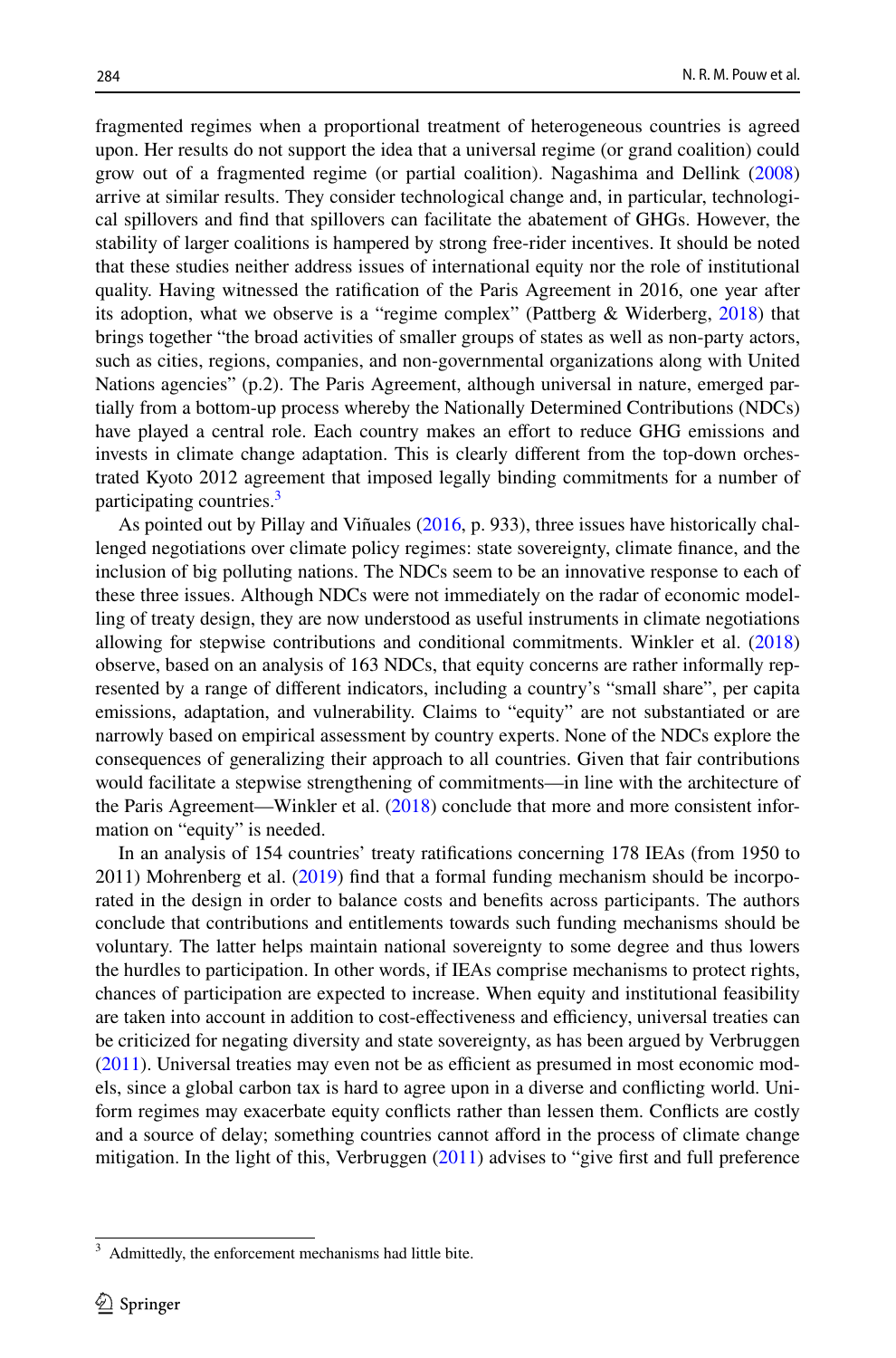to the transformation of the energy systems, putting other drivers of climate change and imperatives of sustainable development in second order" (p. 292).

Chester and Moomaw ([2008\)](#page-12-8) propose a matrix to categorize diferent regime designs in terms of type of collaboration (Type 1: governmental; Type 2: governmental  $\&$  non-state; and 3: non-state) and geographical type (A: domestic; B: transborder; and C: interstate/ transnational), thus providing a more nuanced framework for mapping diferences across regime designs than the universal-fragmented distinction. One advantage of this approach is that the role of NGOs and other non-state actors is best understood in terms of actors that can perform certain governance functions regionally and internationally "without threatening the essence of state sovereignty" (p. 202). Likewise, Roggero et al. [\(2019](#page-14-16)) characterize smaller regional governance arrangements (fragmented regimes) with multiple stakeholders involved as being efective to improve cooperation in IEAs and for the development of climate adaptation strategies.

Thus, over the past 20 years, institutional context and feasibility at multiple levels of governance have drawn increasing attention of economists as an important piece of the puzzle in understanding climate policy regime design. Institutions are recognized as important conditioning and mediating factors that influence the efficiency, effectiveness, and equity of IEA policy outputs, outcomes, and impact, which brings us back to Young's ([2013\)](#page-15-0) statement on the important role of institutions in IEAs (2013). We shall now turn to reviewing the empirical economic literature on each of these factors.

#### <span id="page-6-0"></span>**5 Assessing IEAs: efficiency, effectiveness, and equity**

In this section, we review a selection of INEA studies on the efficiency, effectiveness, and equity of IEAs, including the European Water Framework Directive, the EU Emission Trading Scheme, Green Bond markets, and others.

The objective to phase-out and manage Ozone Depleting Substances (ODS) within the EU Member States has found broad-based agreement in a long series of EU agreements and regulations. As described by Næss ([2004,](#page-14-17) p. 51), the EU ozone policy has developed in line with other international negotiations on ODS (i.e. Vienna Convention 1985; Montreal Protocol 1987) in its early stages.

The European Union Emission Trading Scheme (EU ETS) can be considered a relatively recent result of IEA formation which—since its inception in 2005—has constituted an important market for  $CO<sub>2</sub>$  emission allowances. It took the EU ETS some time to become efective to fulfl emission reduction targets. The market of emission trading was unstable and not effective because the emissions cap was not sufficiently stringent. In the analysis by Galán-Valdivieso et al.  $(2018)$  $(2018)$  two phases are discerned. During the first phase, from 2005 to 2012, the pattern of the EU ETS trading is described as "erratic" due to "discretionary policies, an oversupply of allowances and reduced economic activity due to the global crisis" (p. 689). But the second phase, from 2013 onwards, proved to be more stable and supported by greater trust, due to a series of market regulation mechanisms. This shows that the full impact of an IEA needs to be assessed over the long run, as adequate responses to intermediate institutional and contextual changes need to be developed over time. The equitability of the EU ETS at the global level remains an open question.

Green Bond markets are internationally perceived as an efective instrument to attract diverse and long-term investors to invest in climate and environmental projects. The frst Green Bond was introduced by the World Bank in 2009. Favourable tax exemption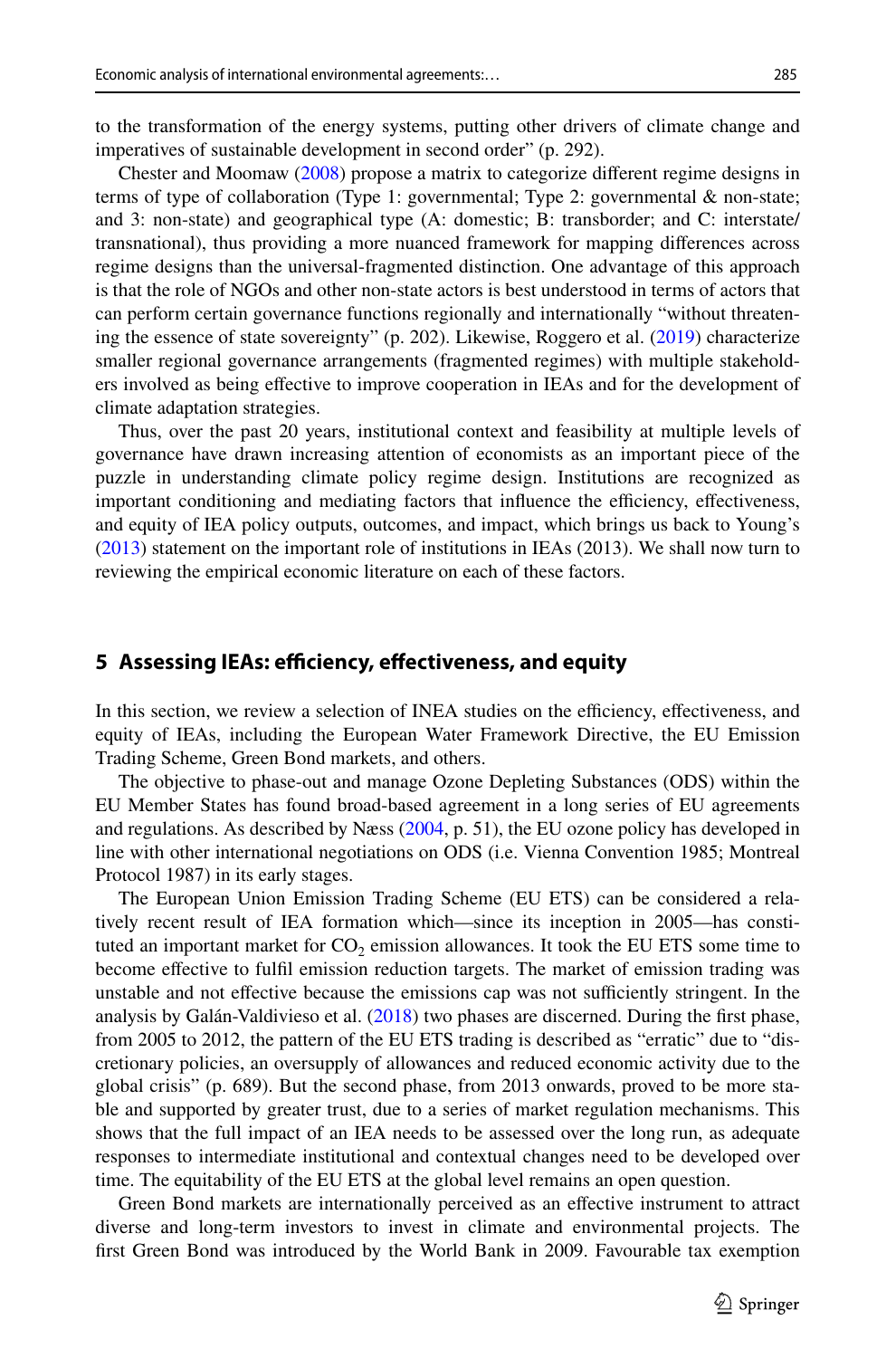measures aim to create economic incentives to invest in Green Bonds worldwide. However, the efficiency of Green Bond markets varies across countries and regions due to differences in political regulation. For example, there is no room for soft laws in each and every country. In China, the near future of the world's largest Green Bond market is seen to be hampered by regulatory arbitrage and implementation defects (Huang & Yue, [2020](#page-13-14), p. 99), despite its rapid initial growth. Adequate responses to this impasse may be more difficult to achieve in the mid-term within a top-down directed economy such as China, compared to a bottom-up governance context.

The European Water Framework Directive (WFD)—frst put in place in the year 2000 is an agreement that seeks to protect freshwater resources from pollution and deterioration uniformly across EU member state countries. The WFD is diferent from other IEAs in the sense that the WFD is grounded in a federal system, in which there is a transnational government with a constitution and with legislative and executive powers. This is safeguarding measures to protect freshwater resources and preserve them for human consumption with direct impacts on land-use and production activities. The impacts of safeguarding zones are commonly measured in terms of short-term income loss across agriculture and industries (GDP loss). In addition, positive and negative social goods are assessed. For example, Jiménex-Madrid et al. ([2018\)](#page-13-5) assess the balance between economic and social losses (compensation costs) and social goods by means of assigning a monetary value to the preserved hydrological resource in the context of the Jarama–Tajuña body of alluvial water in central Spain. Their empirical application shows that large external funding is needed to cover the immediate GDP losses. Yet, the question remains how to compare gains and losses over the long run?

Last but not least, energy subsidies have been scrutinized in multiple INEA contributions for their impact on fossil fuel extraction and consumption and the transition towards renewable energy industries, including in a special issue (Smith & Urpelainen, [2017](#page-14-18); Van de Graaf & Van Asselt, [2017](#page-14-1); Skovgaard, [2017](#page-14-19); Van Asselt & Kulovesi, [2017;](#page-14-20) Young, [2017;](#page-15-5) Meyer, [2017;](#page-14-21) DeBievre et al., [2017](#page-12-9); Kalimo et al., [2017\)](#page-13-15). The economic debate on energy subsidies hitherto has focused on: (i) the phasing out of (harmful) fossil fuel subsidies; (ii) which subsidies work; (iii) the adoption of renewable energy subsidies; and (iii) what institutions could and/or should play a role. The Paris Agreement does not explicitly call for the phasing out of fossil fuel subsidies, yet according to Van Asselt and Kulov-esie [\(2017](#page-14-20)) it "offers an important signal that the world is moving towards a low-carbon future" (p. 323). Energy subsidies (or "support") are a highly politicized topic, which in part explains the many diferent context-specifc approaches taken to study their phase out/ in, as well as the lack of comprehensive impact assessments. Instead, the INEA literature thus far has focused primarily on the role that diferent institutions could play in making progress in this realm (Van de Graaf & Van Asselt, [2017\)](#page-14-1).

Young [\(2017](#page-15-5)) suggests that most progress can be achieved through regional collaboration, rather than multilateral eforts. In the June 2017 special issue of INEA on this topic, Van de Graaf and Van Asselt ([2017\)](#page-14-1) conclude that considerable knowledge on the role of relevant institutions to address energy subsidies has been accumulated, but "it remains unclear how the regime complex for energy subsidies functions as a whole" (Van de Graaf & Van Asselt,  $2017$ , p. 324). This is due, not the least, to lack of coherence of the definition and measurement of energy subsidies (Van de Graaf & Van Asselt, [2017](#page-14-1), p. 317). Dominant methods for measurement usually take a price gap or inventory approach. The price gap approach simply quantifes the net efect of various support measures on the consumer price. The inventory approach accounts for the various forms of support to consumers and producers. The difficulty lies in the assessment of different subsets being labelled as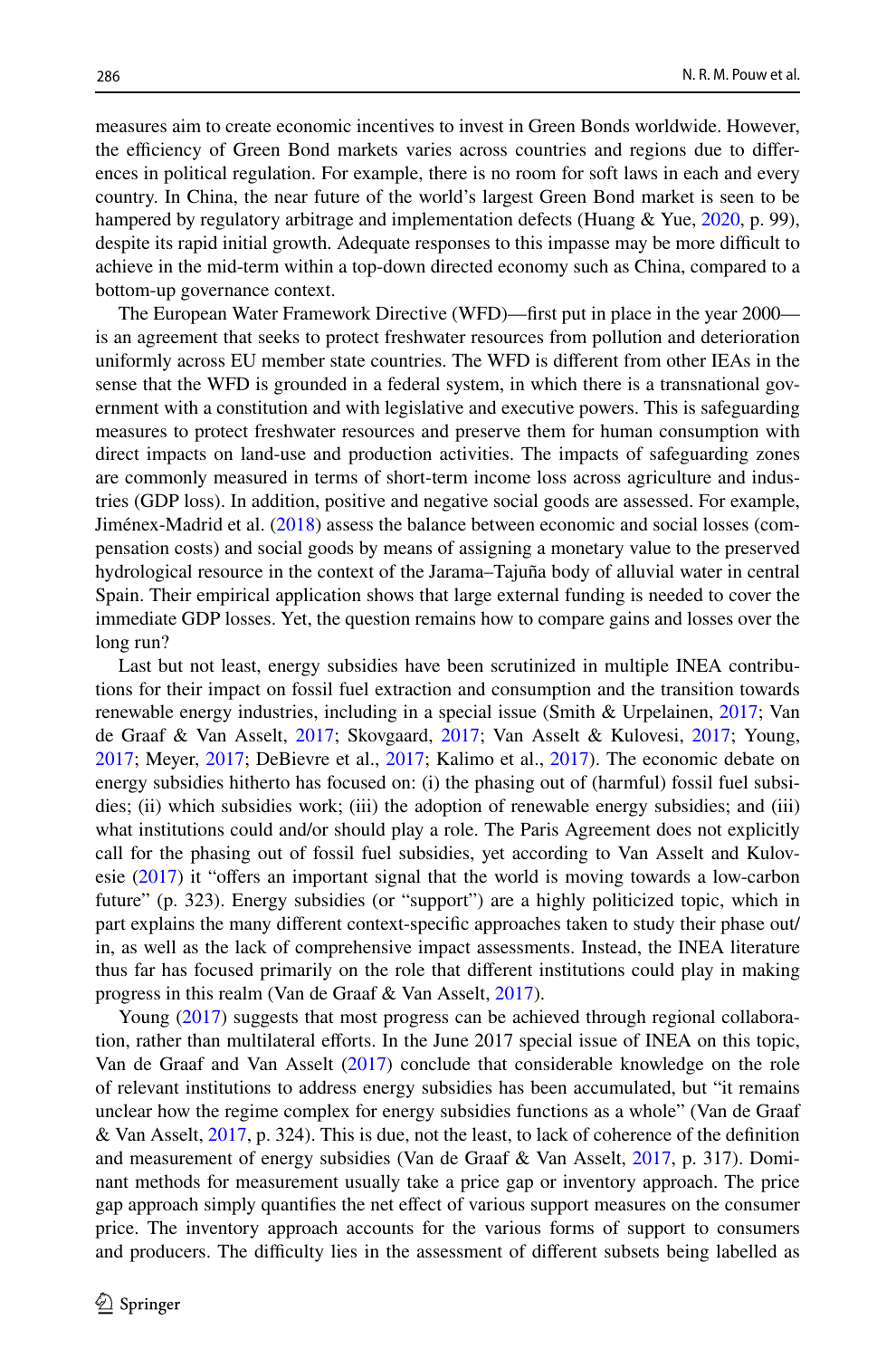subsidy, or not. Furthermore, in the same special issue it is noted that support of renewable energy is continuously challenged (Van de Graaf & Van Asselt, [2017](#page-14-1), 321), in contrast to long-standing support of fossil fuels. However, calls for reform are increasing and mainly targeted at national or sub-national state entities, since they are in charge of implementing energy subsidies. But they are not the only actors called upon in the "regime complex" (p. 324). Multilateral institutions and strategic platforms can signal energy subsidy reform needs and assist in implementation. Moreover, organizations such as WTO play a role in redirecting fnancial investments from (harmful) fossil fuels subsidies towards renewable energies (De Bièvre et al., [2017](#page-12-9)). Kalimo et al. ([2017\)](#page-13-15), however, see a less pronounced role for the WTO dispute settlement mechanism: member states themselves should regulate the balancing of economic and environmental values under the WTO Agreement on Subsidies and Countervailing Measures. Multilateral institutions and platforms are furthermore found to be important for building-up a knowledge base, enhancing transparency, and collaborating effectively in PPP's (Van de Graaf & Van Asselt, p. 321).

In each of the above studies, equity or fairness results have been addressed to a limited extent by discussing transfer schemes to resolve certain initial diferences between countries. However, these transfers were discussed in the light of their (hypothesized) impact on coalition formation, and not so much in terms of empirical outcomes or impacts. Like Gonenc et al. ([2020\)](#page-13-16) rightfully observe, although fairness and equity are emerging themes in the economic analysis of IEAs, "critical questions about [impacts on] vulnerable groups" (e.g. indigenous communities) and "potential pathways for more equitable sharing of benefts and burdens" remain to be an under-researched area in the current literature. Moreover, often empirical economic analysis seeks to quantify observed efects—which is easier for efficiency or effectiveness than for equity. More efforts are needed, therefore, by economic research to employ appropriate indicators to investigate and assess equity impacts of IEAs.

#### <span id="page-8-0"></span>**6 Methodological lessons learnt**

Turning to issues of methodology, the goal of this section is twofold. First, we ofer a brief survey of contributions to INEA that directly address methodological questions. We assess these contributions on their potential impact on research agendas. Second, although INEA, by its set-up as a multidisciplinary journal, could also serve as a platform for interdisciplinary work, we observe that virtually all papers remain in their respective disciplinary domain. In particular, an economics-political science integration is hardly observed. We identify opportunities for interdisciplinary research synergies.

In the economic mainstream, a workhorse model for the analysis of international environmental agreements has become established over the last 25 years. The model applies a two-stage game to analyse countries' incentives to cooperate; see Carraro and Siniscalco ([1993\)](#page-12-10) and Barrett ([1994\)](#page-12-11) for seminal papers and Hagen et al. [\(2020](#page-13-10)) for a recent survey. This well-established model generally assumes rational agents, often in conjunction with perfect information. Several papers published in INEA have been moving beyond this model framework by modifying fundamental assumptions or even paving the way to alternative approaches. The Theory of Social Situations introduced by Greenberg [\(1990](#page-13-17)) is employed by Lise and Tol ([2004\)](#page-13-18) to study international cooperation on climate policies. Greenberg's theory ofers a richer environment than standard game theory. It considers "social situations" which represent the social environments of agents including their information. This allows in particular for a representation of institutions that guide agents'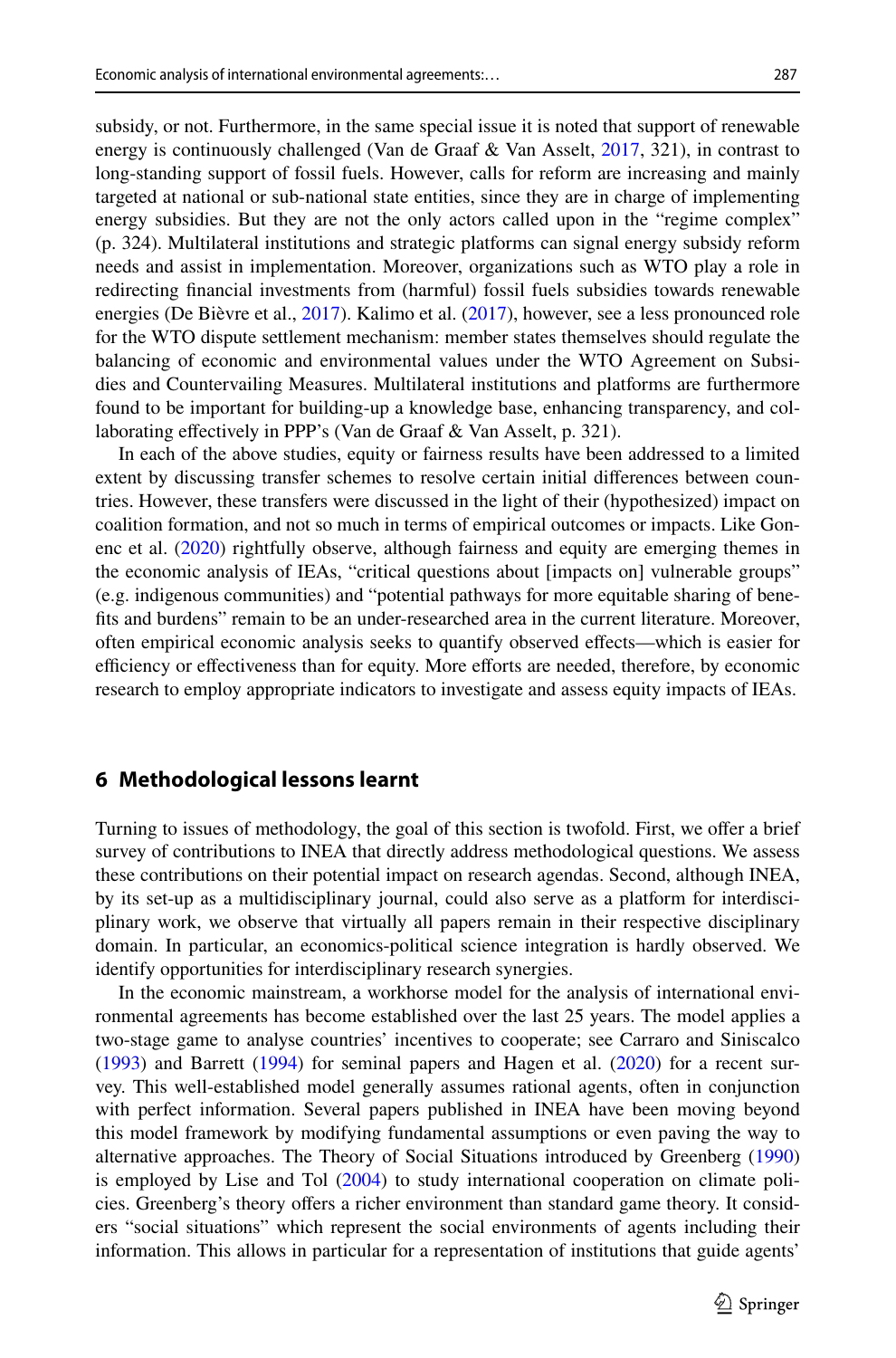behaviours and of collective behaviour of subgroups of agents. Using this framework Lise and Tol ([2004\)](#page-13-18) examine the ratifcation of the Kyoto Protocol. They fnd game outcomes with a larger degree of cooperation compared with the standard analysis, and thus more support for the Kyoto Protocol which entered into force in 2005. We do not know of any other application of Greenberg's Theory of Social Situations to climate policy-making and speculate that its complexity hampers more wide-spread application and lack of acceptance among economists.

The last decade has seen a "behavioural turn" in economic methodology (Truc et al., [2021\)](#page-14-22), i.e. mainstream economics has increasingly employed experimental methods and explored the consequences of behavioural assumptions that are incompatible with standard assumptions on consistency of preferences and rational behaviour. Several publications have been contributing to this literature. Gsottbauer and Van den Bergh ([2013\)](#page-13-19) review the most important behavioural deviations from standard theory, such as equity preferences, altruism and envy, loss aversion, and myopia in order to explore their impacts for climate negotiations. While equity preferences and altruism can be expected to foster cooperation (see also Grüning & Peters, [2010](#page-13-20); Van der Pol et al., [2012\)](#page-14-23), biases in decision-making are likely to weaken and delay cooperation as it is obvious for myopic behaviour when future climate damages are undervalued.

Behavioural assumptions also play a decisive role in the analysis of environmental policy-making when the agents considered are not individuals but political or institutional entities such as states, municipalities, governments, frms, lobby groups, or others. Brandt and Svendsen ([2004\)](#page-12-12) consider industry and environmental lobbies' cooperation to promote renewable energies. Their argument uses standard assumptions about preferences, and therefore behaviour, of the industrial lobby but assumes moral motives that drive environ-mentalists' behaviour. Similarly, Anger et al. [\(2016](#page-12-13)) consider the impact of special interest groups on policy outcomes (the European Union's Emissions Trading Scheme, EU ETS). Interest groups are collective agents characterized by their behavioural features while the collective decision-making within an interest group is not considered. In the same manner Hagen, Altamirano Cabrera, et al. ([2020\)](#page-13-21) examine the stability of international climate coalitions when governments are infuenced by competing industry and environmental lobbies. Such models seek to offer explanations for observations that remain unexplained under standard assumptions of rational, welfare-maximizing governments. Clearly, the ideas date back to political economy models of the 1950s and 60 s (e.g. Downs, [1957](#page-13-22)) but appear in a new light when viewed through a behavioural economics lens. The political economy of international environmental agreements has been identifed as an under-researched area by Wangler et al. (2013) and this has not changed much since then. The adoption of insights from behavioural economics could give a new push to political economy research through investigation of the behaviours of groups and institutional entities.

Refections on economic methodology are driven by the question of successful explanation. DeCanio [\(2005](#page-12-14)) distinguishes descriptive and conceptual economic models. The former aim at descriptive accuracy, that is a good ft with observed phenomena. Ultimately such models would be used for forecasting. The paradigm example, according to DeCanio, is the use of large-scale computable general equilibrium (CGE) models, where the economy is represented by multiple sectors with their respective technologies. DeCanio is critical of this modelling approach—at least in the domain of climate policy analysis—since the long-term impacts of climate change and therefore the benefts of climate action are hard to assess. Consequently, the focus of such models has been on the cost side, leading to biased results. By contrast, DeCanio ([2005\)](#page-12-14) is positive about conceptual models. These models can be described at thought experiments to explore the impacts of normative and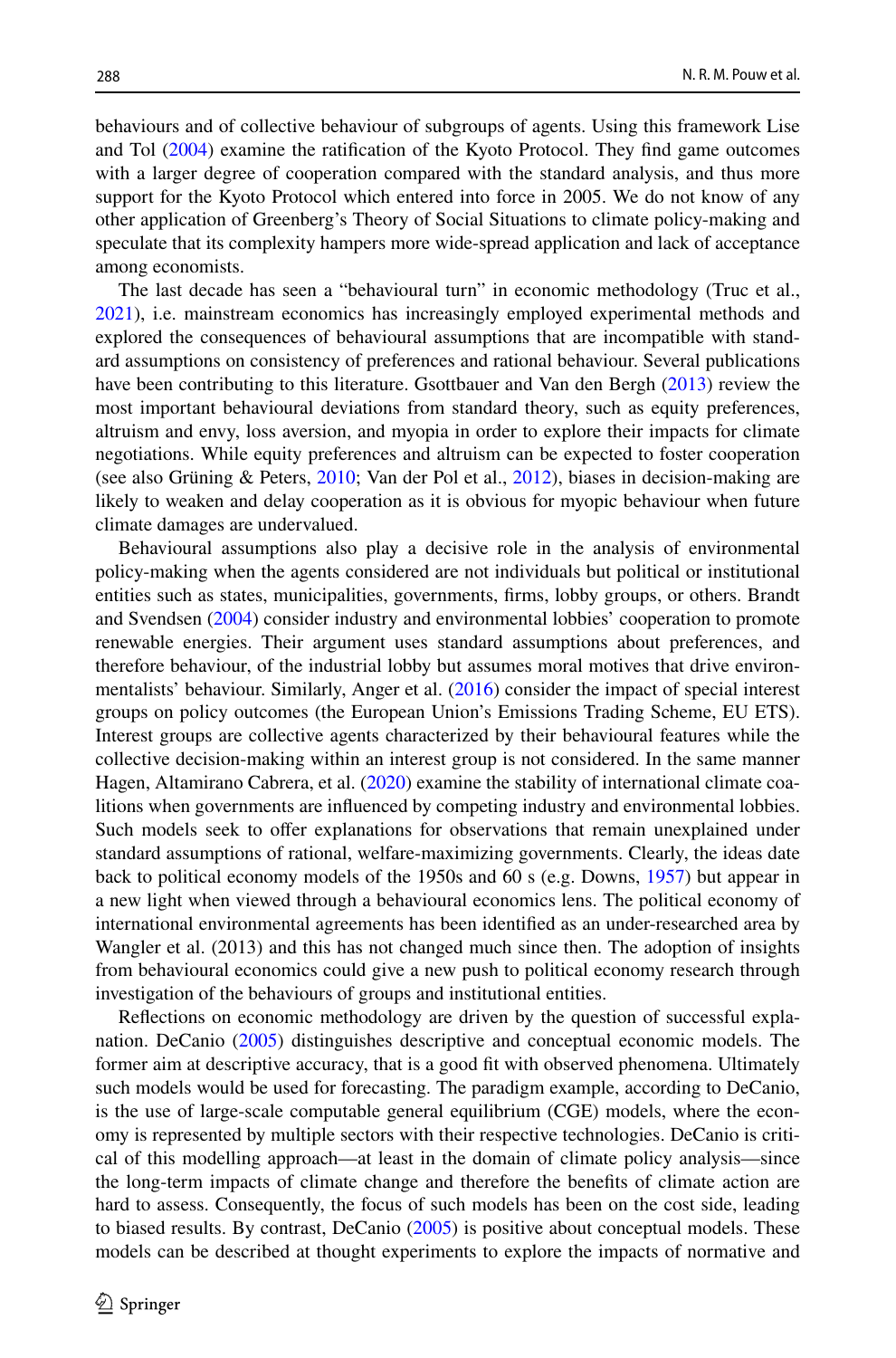other assumptions, although not in a quantitative way. It can be added that conceptual models reveal mechanisms in an economic system, while the mechanisms at work in large-scale numerical (simulation) models are often hidden if not impossible to recover.

Tveit ([2018\)](#page-14-24) examines the explanatory power of Chayes and Chayes's ([1993\)](#page-12-15) infuential theory of non-compliance with international agreements. Explanations ofered by this theory refer to ambiguity of contracts and lack of state capacity. Tveit's scrutiny of the Gothenburg protocol on addressing acid rain provides no evidence for this theory of noncompliance. The fndings rather suggest that simply the absence of enforcement (i.e. incentives to comply) explains non-compliance, but the empirical data are not conclusive to fully confrm this.

In recent years, the landscape of interdisciplinary research has gained importance (Buyalskaya et al., [2021\)](#page-12-16). This opens opportunities for a multidisciplinary journal such as INEA. As yet, with few exceptions from the intersection of law and economics (e.g. Halvorssen & Hovi, [2006;](#page-13-23) Reynolds, [2019\)](#page-14-3), most research continues to take disciplinary approaches. We expect to see this changing, facilitated by the rise of behavioural economics, and INEA as becoming a target journal for integrated work on law and economics as well as governance and economics.

# <span id="page-10-0"></span>**7 Conclusion**

Surveying papers over two decades shows that economic analysis has focused on institutional design questions of international environmental agreements. Employing Buchanan's ([1975\)](#page-12-17) famous distinction between *choice of rules* and *choice within rules*, institutional design problems concern the former, but the answers are only found when considering the latter. Institutions for international cooperation must set incentives for individuals to provide for the common good. In game-theoretic terms, a model tries to capture a strategic situation, and while it examines the outcomes of the interaction under diferent rules, the institutional design problem is addressed which facilitates the choice of the rules of the game. Incentives then play at two levels. First, within an agreement, incentives for compliance matter to bring about what has been agreed upon. Second, even if an agreement is fully functioning, there must be incentives to participate in the frst place. A strand of largely theoretical research has addressed such optimal design questions, focusing on quantifiable efficiency and effectiveness outcomes and less so on issues addressing equity and justice.

We identify a number of key fndings coming out of 20 years of economic research within INEA. First, at the international level, game-theoretic analyses conclude that universal coalitions offer efficiency gains compared to fragmented regimes. The prominent example is the case of stabilizing GHG concentrations. However, universal regimes are more difficult to negotiate and their stability is undermined by strong free-rider incentives. One way to resolve this is by bottom-up climate change negotiations. Yet, bottom-up processes may end up sacrifcing both equity and efectiveness.

Second, in developing countries there is need for large external funding to cover immediate GDP losses in transition processes. This is because of a general lack of capital and the need to alleviate poverty related to higher energy prices in a transition period. However, this is also the case for certain population subgroups and regions within highincome countries. The GEF has demonstrated to be instrumental in awareness-building and (limited) technology transfers to improve environmental conditions in the case of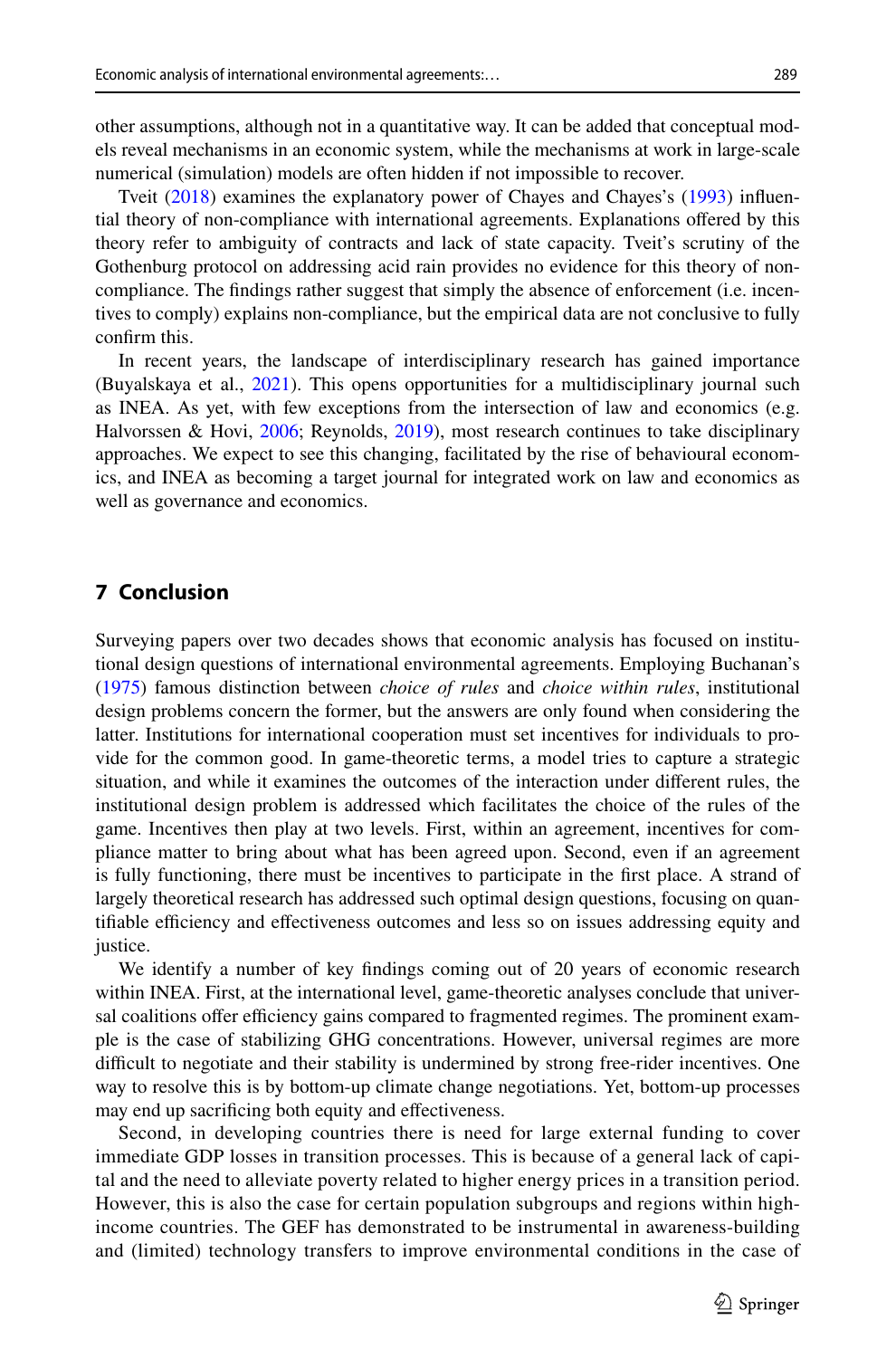China, but the resources available and the complex procedures have hampered a take-of of sustainability measures in the global South. The legitimacy of the GEF is important for realizing efective outcomes in terms of improved environmental standards.

Third, market-based solutions have been increasingly applied in international agreements but with mixed results. The EU ETS, after having travelled an erratic learning path, functions well among like-minded partners. But it cannot be easily scaled up to a global market since allocating emissions globally involves unresolved equity issues. While the CDM has enabled project-based emission reductions in middle-income countries and generated cost-efficiency gains by offering low-cost carbon emission reductions to high-income countries, it has been inefective in slowing down the rise of emissions in low-income countries.

Finally, in the case of water service delivery to low-income groups, private provision is found to be violating an afordability criterion for the poor, and/or business viability. PPPs constitute a more promising option where revenue gaps can be closed when water prices are to be kept low. However weak governance will undermine the efectiveness of PPPs. At the national level, energy subsidies are problematic as there is lack of agreement on the proper defnition and measurement of energy subsidies that complicates comparative analysis. Overall, support of renewable energy is challenged, whereas support of fossil fuels is not. All actors and institutions need to be engaged with reforming the energy subsidy regime complex into more inclusive and sustainable schemes. At the international and national level, Green Bond markets can attract diverse and long-term investors for climate and environmental projects, but defects in the implementation of these projects weaken the outcomes.

In practical politics, optimal designs are rarely achieved. A major task of applied research is therefore the critical assessment of institutions and of the scope for their reform. While welfare economic assessments have dominated this research, they have been complemented by political economy and behavioural economics approaches. Key fndings stemming from the economic analysis that has featured in INEA are that: (a) institutional context and design have become the focus of IEA research; (b) efficiency and efectiveness featured prominently in economic analysis; (c) market mechanisms have become more important in the domain of public and environmental goods; (d) this has opened-up broad-based participation in climate mitigation and biodiversity conservation; (e) the need for institutional reform remains a recurrent issue; and (f) there is more room for interdisciplinary work, including measurement of impacts of policies on equity.

Following up on these findings, although INEA offers a rich portfolio of economic research on international environmental cooperation, three research gaps can be identifed. First, in the theoretical analysis of IEAs models from non-cooperative game theory are dominating the feld. These, with few exceptions, assume rational agents, which refects a narrow perspective on the economy. Social choice approaches that consider institutional design principles beyond efficiency, namely conditions of equal treatment or equal access to resources have hardly been explored in the domain of IEAs. Second, the behavioural turn in economics is only just gaining pace in environmental economics and the analysis of IEAs. We expect that contributions from behavioural economics will take a growing share of INEA publications in the future. Third, although its importance is widely acknowledged, interdisciplinary work that bridges between economic, political, and social science perspectives on IEAs is still a small niche of research. INEA, by its very nature a multidisciplinary journal, will be regarded as an ideal target journal for interdisciplinary work in the decades to come.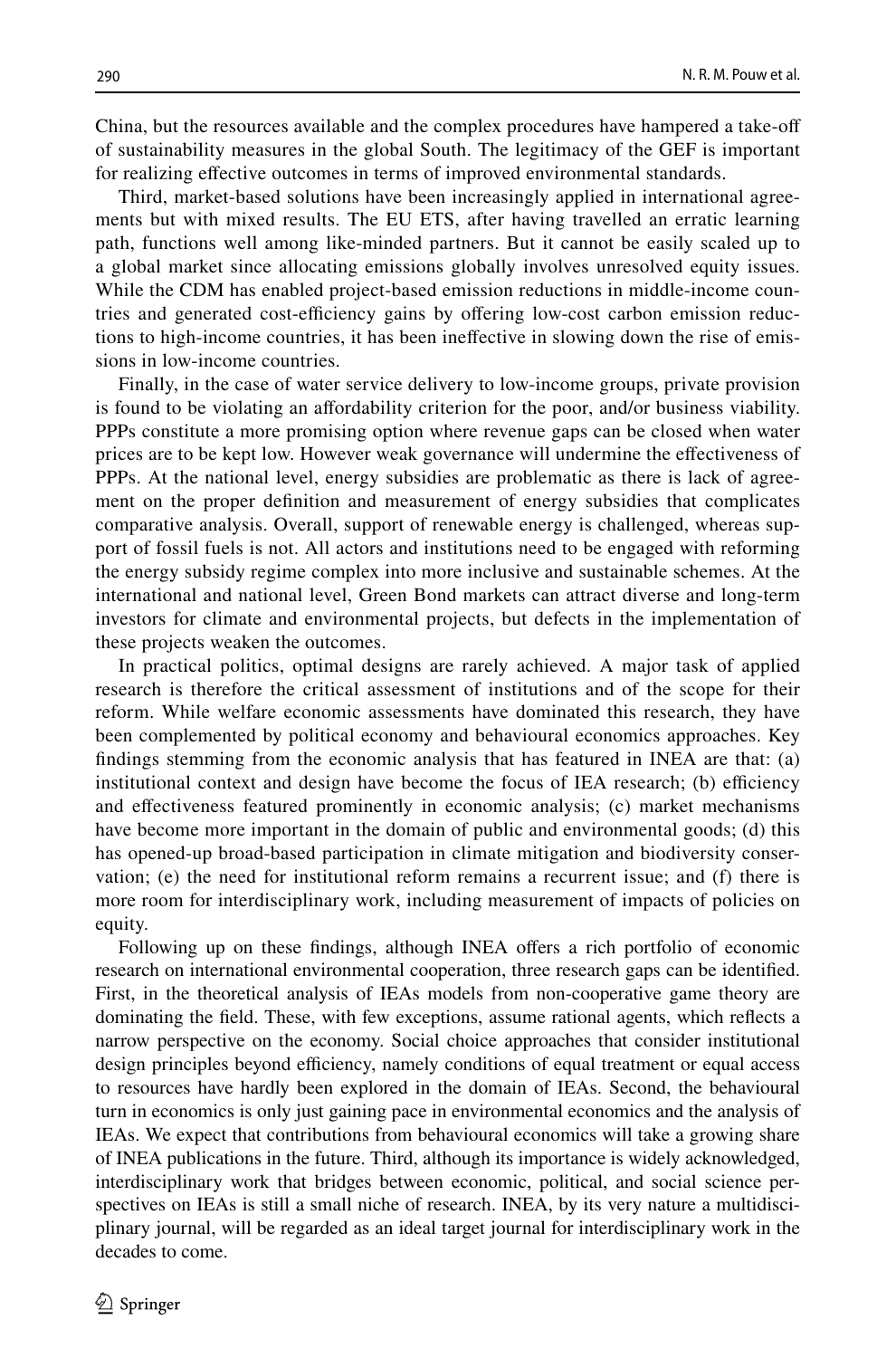**Acknowledgements** We gratefully acknowledge valuable comments by two anonymous reviewers and the editor.

**Open Access** This article is licensed under a Creative Commons Attribution 4.0 International License, which permits use, sharing, adaptation, distribution and reproduction in any medium or format, as long as you give appropriate credit to the original author(s) and the source, provide a link to the Creative Commons licence, and indicate if changes were made. The images or other third party material in this article are included in the article's Creative Commons licence, unless indicated otherwise in a credit line to the material. If material is not included in the article's Creative Commons licence and your intended use is not permitted by statutory regulation or exceeds the permitted use, you will need to obtain permission directly from the copyright holder. To view a copy of this licence, visit [http://creativecommons.org/licenses/by/4.0/.](http://creativecommons.org/licenses/by/4.0/)

#### **References**

- <span id="page-12-5"></span>Aglietta, M., Hourcade, J. C., Jaeger, C., & Fabert, B. P. (2015). Financing transition in an adverse context: Climate fnance beyond carbon fnance. *International Environmental Agreements: Politics, Law and Economics, 15*(4), 403–420.
- <span id="page-12-7"></span>Alvarado-Quesada, I., & Weikard, H.-P. (2017). International Environmental Agreements for biodiversity conservation: A game theoretic analysis. *International Environmental Agreements: Politics, Law and Economics, 17*(5), 731–754.
- <span id="page-12-13"></span>Anger, N., Asane-Otoo, E., Böhringer, C., & Oberndorfer, U. (2016). Public interest versus interest groups: A political economy analysis of allowance allocation under the EU emissions trading scheme. *International Environmental Agreements: Politics, Law and Economics, 16*(5), 621–638.
- <span id="page-12-11"></span>Barrett, S. (1994). Self-enforcing international environmental agreements. *Oxford Economic Papers, 46*, 878–894.
- <span id="page-12-6"></span>Basak, R., & van der Werf, E. (2019). Accountability mechanisms in international climate change fnancing. *International Environmental Agreements: Politics, Law and Economics, 19*(3), 297–313.
- <span id="page-12-12"></span>Brandt, U. S., & Svendsen, G. T. (2004). Fighting windmills: The coalition of industrialists and environmentalists in the climate change issue. *International Environmental Agreements: Politics, Law and Economics, 4*(4), 327–337.
- <span id="page-12-17"></span>Buchanan, J. M. (1975). *The limits of liberty. Between anarchy and leviathan*. University of Chicago Press.
- <span id="page-12-2"></span>Buchner, B., & Carraro, C. (2006). US, China and the economics of climate negotiations. *International Environmental Agreements: Politics, Law and Economics, 6*(1), 63–89.
- <span id="page-12-16"></span>Buyalskaya, A., Gallo, M., & Camerer, C. F. (2021). The golden age of social science. *Proceedings of the National Academy of Sciences*, *118*(5).
- <span id="page-12-3"></span>Carbonell, J. R. (2016). Military spending, liberal institutions and state compliance with international environmental agreements. *International Environmental Agreements: Politics, Law and Economics, 16*(5), 691–719.
- <span id="page-12-10"></span>Carraro, C., & Siniscalco, D. (1993). Strategies for the international protection of the environment. *Journal of Public Economics, 52*(3), 309–328.
- <span id="page-12-15"></span>Chayes, A., & Chayes, A. H. (1993). On compliance. *International Organization, 47*(2), 175–205.
- <span id="page-12-8"></span>Chester, C. C., & Moomaw, W. R. (2008). A taxonomy of collaborative governance: A guide to understanding the diversity of international and domestic conservation accords. *International Environmental Agreements: Politics, Law and Economics, 8*(3), 187–206.
- <span id="page-12-4"></span>Chou, P. B., & Sylla, C. (2008). The formation of an international environmental agreement as a two-stage exclusive cartel formation game with transferable utilities. *International Environmental Agreements: Politics, Law and Economics, 8*(4), 317–341.
- <span id="page-12-1"></span>Christiansen, A. C. (2004). The role of fexibility mechanisms in EU climate strategy: Lessons learned and future challenges? *International Environmental Agreements: Politics, Law and Economics, 4*(1), 27–46.
- <span id="page-12-9"></span>De Bièvre, D., Espa, I., & Poletti, A. (2017). No iceberg in sight: On the absence of WTO disputes challenging fossil fuel subsidies. *International Environmental Agreements: Politics, Law and Economics, 17*(3), 411–425.
- <span id="page-12-0"></span>DeCanio, S. J. (2003). Economic analysis, environmental policy, and intergenerational justice in the Reagan administration the case of the Montreal protocol. *International Environmental Agreements: Politics, Law and Economics, 3*(4), 299–321.
- <span id="page-12-14"></span>DeCanio, S. J. (2005). Descriptive or conceptual models? Contributions of economics to the climate policy debate. International Environmental Agreements: Politics, *Law and Economics, 5*(4), 415–427.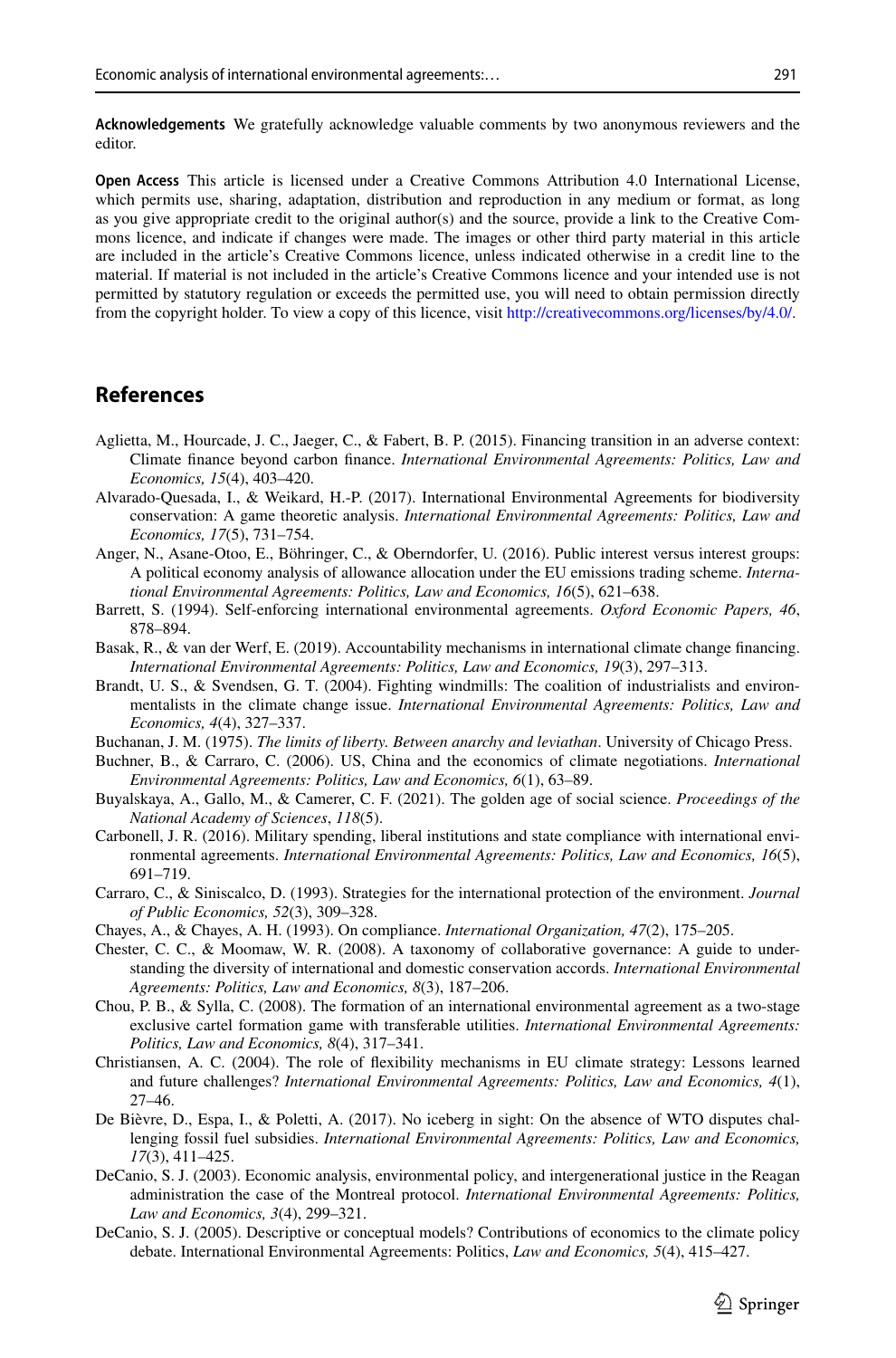<span id="page-13-22"></span>Downs, A. (1957). *An economic theory of democracy*. Harper & Row.

- <span id="page-13-3"></span>Eyckmans, J., & Finus, M. (2006). New roads to international environmental agreements: The case of global warming. *Environmental Economics and Policy Studies, 7*(4), 391–414.
- <span id="page-13-9"></span>Finus, M. (2008). Game theoretic research on the design of international environmental agreements: Insights, critical remarks, and future challenges. *International Review of Environmental and Resource Economics, 2*(1), 29–67.
- <span id="page-13-1"></span>Froyn, C. B., & Aaheim, H. A. (2004). Sectoral opposition to carbon taxes in the EU–A myopic economic approach. *International Environmental Agreements: Politics, Law and Economics, 4*(3), 279–302.
- <span id="page-13-13"></span>Galán-Valdivieso, F., Villar-Rubio, E., & Huete-Morales, M. D. (2018). The erratic behaviour of the EU ETS on the path towards consolidation and price stability. *International Environmental Agreements: Politics, Law and Economics, 18*(5), 689–706.
- <span id="page-13-7"></span>Gellers, J. C. (2016). Crowdsourcing global governance: Sustainable development goals, civil society, and the pursuit of democratic legitimacy. *International Environmental Agreements: Politics, Law and Economics, 16*(3), 415–432.
- <span id="page-13-16"></span>Gonenc, D., Piselli, D., & Sun, Y. (2020). The global economic system and access and allocation in earth system governance. *International Environmental Agreements: Politics, Law and Economics, 20*(2), 223–238.
- <span id="page-13-17"></span>Greenberg, J. (1990). *The theory of social situations*. Cambridge University Press.
- <span id="page-13-20"></span>Grüning, C., & Peters, W. (2010). Can justice and fairness enlarge international environmental agreements? *Games, 1*(2), 137–158.
- <span id="page-13-19"></span>Gsottbauer, E., & Van den Bergh, J. C. (2013). Bounded rationality and social interaction in negotiating a climate agreement. *International Environmental Agreements: Politics, Law and Economics, 13*(3), 225–249.
- <span id="page-13-21"></span>Hagen, A., Altamirano Cabrera, J. C., & Weikard, H.-P. (2020a). The infuence of political pressure groups on the stability of international environmental agreements. *International Environmental Agreements: Politics, Law and Economics*. <https://doi.org/10.1007/s10784-020-09520-5>
- <span id="page-13-10"></span>Hagen, A., von Mouche, P., & Weikard, H.-P. (2020b). The two-stage game approach to coalition formation: Where we stand and ways to go. *Games, 11*(1), 3.
- <span id="page-13-23"></span>Halvorssen, A., & Hovi, J. (2006). The nature, origin and impact of legally binding consequences: The case of the climate regime. *International Environmental Agreements: Politics, Law and Economics, 6*(2), 157–171.
- <span id="page-13-8"></span>Hamdi-Cherif, M., & Waisman, H. (2016). Global carbon pricing and the "Common But Diferentiated Responsibilities": The case of China. *International Environmental Agreements: Politics, Law and Economics, 16*(5), 671–689.
- <span id="page-13-11"></span>Heggelund, G., Andresen, S., & Ying, S. (2005). Performance of the global environmental facility (GEF) in China: Achievements and challenges as seen by the Chinese. *International Environmental Agreements: Politics, Law and Economics, 5*(3), 323–348.
- <span id="page-13-4"></span>Hof, A. F., Den Elzen, M. G. J., & Beltran, A. M. (2016). The EU 40% greenhouse gas emission reduction target by 2030 in perspective. *International Environmental Agreements: Politics, Law and Economics, 16*(3), 375–392.
- <span id="page-13-6"></span>Hof, A. F., den Elzen, M. G., & van Vuuren, D. P. (2008). Analysing the costs and benefts of climate policy: Value judgements and scientifc uncertainties. *Global Environmental Change, 18*(3), 412–424.
- <span id="page-13-0"></span>Hovi, J., & Areklett, I. (2004). Enforcing the climate regime: Game theory and the Marrakesh accords. *International Environmental Agreements: Politics, Law and Economics, 4*(1), 1–26.
- <span id="page-13-14"></span>Huang, T., & Yue, Q. (2020). How the game changer was generated? An analysis on the legal rules and development of China's green bond market. *International Environmental Agreements: Politics, Law and Economics, 20*(1), 85–102.
- <span id="page-13-5"></span>Jiménez-Madrid, A., Gómez, S., Gémar, G., & Martínez, C. (2018). A proposed methodology for assessing the economic needs of safeguard zones protecting groundwater intended for human consumption within the context of the European Water Framework Directive. *International Environmental Agreements: Politics, Law and Economics, 18*(5), 723–742.
- <span id="page-13-15"></span>Kalimo, H., Sedefov, F., & Jansson, M. S. (2017). Market defnition as value reconciliation: The case of renewable energy promotion under the WTO Agreement on Subsidies and Countervailing Measures. *International Environmental Agreements: Politics, Law and Economics, 17*(3), 427–443.
- <span id="page-13-12"></span>Klis, A. A. (2019). Identity and equal treatment in negative externality agreements. *International Environmental Agreements: Politics, Law and Economics, 19*(6), 615–630.
- <span id="page-13-2"></span>Lejano, R. P. (2006). The design of environmental regimes: Social construction, contextuality, and improvisation. *International Environmental Agreements: Politics, Law and Economics, 6*(2), 187–207.
- <span id="page-13-18"></span>Lise, W., & Tol, R. S. (2004). Attainability of international environmental agreements as a social situation. *International Environmental Agreements: Politics, Law and Economics, 4*(3), 253–277.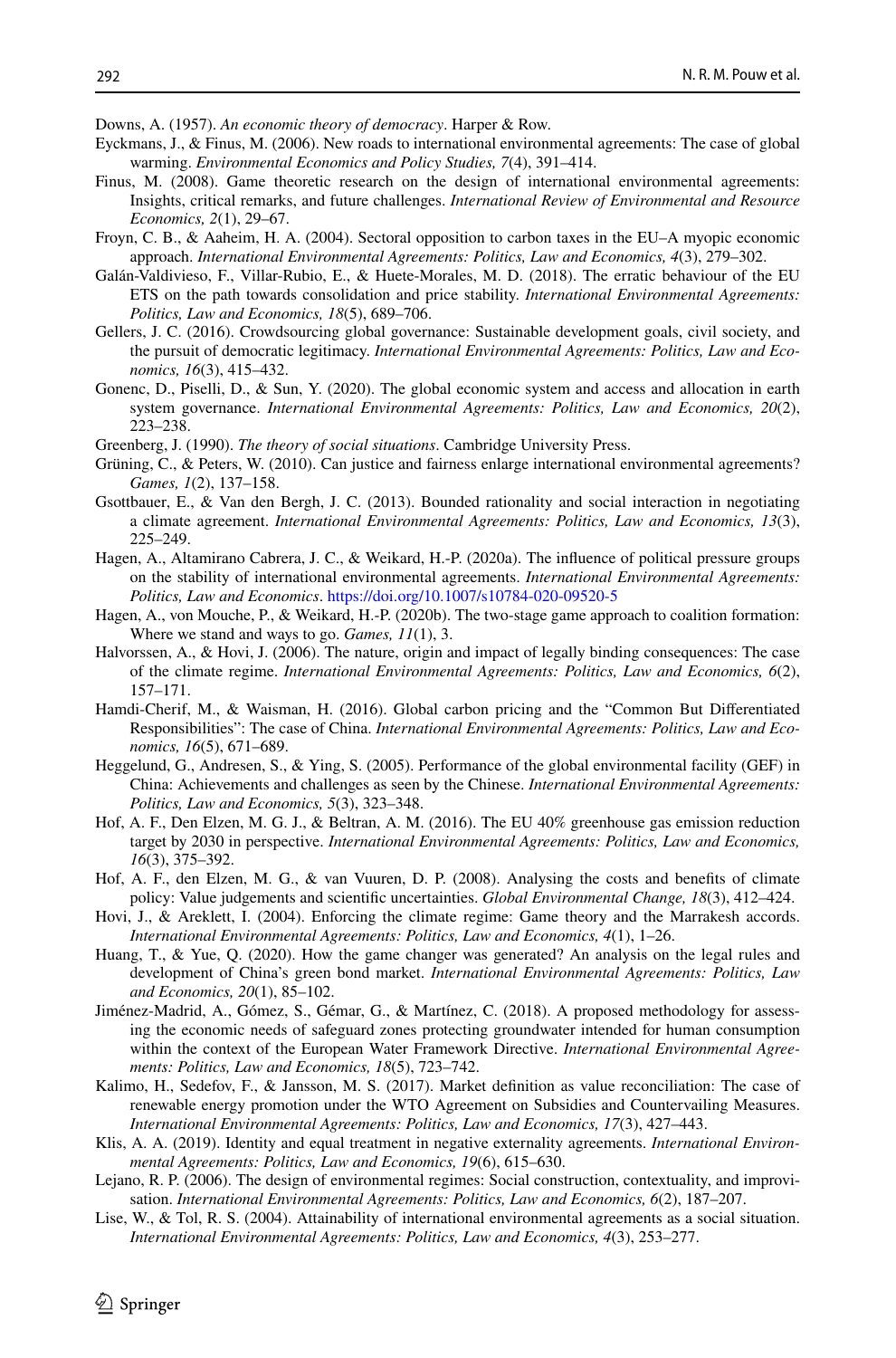- <span id="page-14-2"></span>Liu, J., & Faure, M. (2018). Risk-sharing agreements to cover environmental damage: Theory and practice. *International Environmental Agreements: Politics, Law and Economics, 18*(2), 255–273.
- <span id="page-14-9"></span>Loft, L. (2011). Market mechanisms for financing the reduction of emissions from deforestation and degradation in developing countries (REDD)–learning from payments for ecosystem services schemes. *International Journal of Biodiversity Science, Ecosystem Services & Management, 7*(3), 204–216.
- <span id="page-14-7"></span>Matz, N. (2005). Financial institutions between efectiveness and legitimacy–a legal analysis of the World Bank, Global Environment Facility and Prototype Carbon Fund. *International Environmental Agreements: Politics, Law and Economics, 5*(3), 265–302.
- <span id="page-14-8"></span>McAfee, K. (2016). Green economy and carbon markets for conservation and development: A critical view. *International Environmental Agreements: Politics, Law and Economics, 16*(3), 333–353.
- <span id="page-14-21"></span>Meyer, T. (2017). Explaining energy disputes at the World Trade Organization. *International Environmental Agreements: Politics, Law and Economics, 17*(3), 391–410.
- <span id="page-14-15"></span>Mohrenberg, S., Koubi, V., & Bernauer, T. (2019). Effects of funding mechanisms on participation in multilateral environmental agreements. *International Environmental Agreements: Politics, Law and Economics, 19*(1), 1–18.
- <span id="page-14-17"></span>Næss, T. (2004). The efectiveness of the EU's ozone policy. *International Environmental Agreements: Politics, Law and Economics, 4*(1), 47–63.
- <span id="page-14-12"></span>Nagashima, M., & Dellink, R. (2008). Technology spillovers and stability of international climate coalitions. *International Environmental Agreements: Politics, Law and Economics, 8*(4), 343–365.
- <span id="page-14-13"></span>Pattberg, P., & Widerberg, O. (2018). The climate change regime. In Von Storch (Ed.), *Oxford research encyclopedia of climate science.* Oxford University Press.
- <span id="page-14-5"></span>Paulsson, E. (2009). A review of the CDM literature: From fne-tuning to critical scrutiny? *International Environmental Agreements: Politics, Law and Economics, 9*(1), 63–80.
- <span id="page-14-14"></span>Pillay, K., & Viñuales, J. E. (2016). "Monetary" rules for a linked system of ofset credits. *International Environmental Agreements: Politics, Law and Economics, 16*(6), 933–951.
- <span id="page-14-3"></span>Reynolds, J. L. (2019). An economic analysis of international environmental rights. *International Environmental Agreements: Politics, Law and Economics, 19*(6), 557–575.
- <span id="page-14-16"></span>Roggero, M., Kähler, L., & Hagen, A. (2019). Strategic cooperation for transnational adaptation: Lessons from the economics of climate change mitigation. *International Environmental Agreements: Politics, Law and Economics, 19*(4), 395–410.
- <span id="page-14-4"></span>Rübbelke, D. T. (2005). Foreign aid and global public goods: Impure publicness, cost diferentials and negative conjectures. *International Environmental Agreements: Politics, Law and Economics, 5*(2), 151–173.
- <span id="page-14-0"></span>Sælen, H. (2016). Side-payments: An efective instrument for building climate clubs? *International Environmental Agreements: Politics, Law and Economics, 16*(6), 909–932.
- <span id="page-14-19"></span>Skovgaard, J. (2017). The devil lies in the defnition: Competing approaches to fossil fuel subsidies at the IMF and the OECD. *International Environmental Agreements: Politics, Law and Economics, 17*(3), 341–353.
- <span id="page-14-18"></span>Smith, J. E., & Urpelainen, J. (2017). Removing fuel subsidies: How can international organizations support national policy reforms? *International Environmental Agreements: Politics, Law and Economics, 17*(3), 327–340.
- <span id="page-14-6"></span>Tacconi, L., Jotzo, F., & Grafton, R. Q. (2008). Local causes, regional cooperation and global fnancing for environmental problems: The case of Southeast Asian Haze pollution. *International Environmental Agreements: Politics, Law and Economics, 8*(1), 1–16.
- <span id="page-14-10"></span>Tecco, N. (2008). Financially sustainable investments in developing countries' water sectors: What conditions could promote private sector involvement? *International Environmental Agreements: Politics, Law and Economics, 8*(2), 129–142.
- <span id="page-14-22"></span>Truc, A., Claveau, F., & Santerre, O. (2021). Economic methodology: A bibliometric perspective. *Journal of Economic Methodology, 28*(1), 67–78.<https://doi.org/10.1080/1350178X.2020.1868774>
- <span id="page-14-24"></span>Tveit, A. K. (2018). Can the management school explain noncompliance with international environmental agreements? *International Environmental Agreements: Politics, Law and Economics, 18*(4), 491–512.
- <span id="page-14-20"></span>Van Asselt, H., & Kulovesi, K. (2017). Seizing the opportunity: Tackling fossil fuel subsidies under the UNFCCC. *International Environmental Agreements: Politics, Law and Economics, 17*(3), 357–370.
- <span id="page-14-1"></span>Van de Graaf, T., & van Asselt, H. (2017). Introduction to the special issue: Energy subsidies at the intersection of climate, energy, and trade governance. *International Environmental Agreements: Politics, Law and Economics, 17*(3), 313–326.
- <span id="page-14-23"></span>Van der Pol, T., Weikard, H. P., & van Ierland, E. C. (2012). Can altruism stabilise international climate agreements? *Ecological Economics, 81*, 112–120.
- <span id="page-14-11"></span>Verbruggen, A. (2011). Preparing the design of robust climate policy architectures. *International Environmental Agreements: Politics, Law and Economics, 11*(4), 275–295.